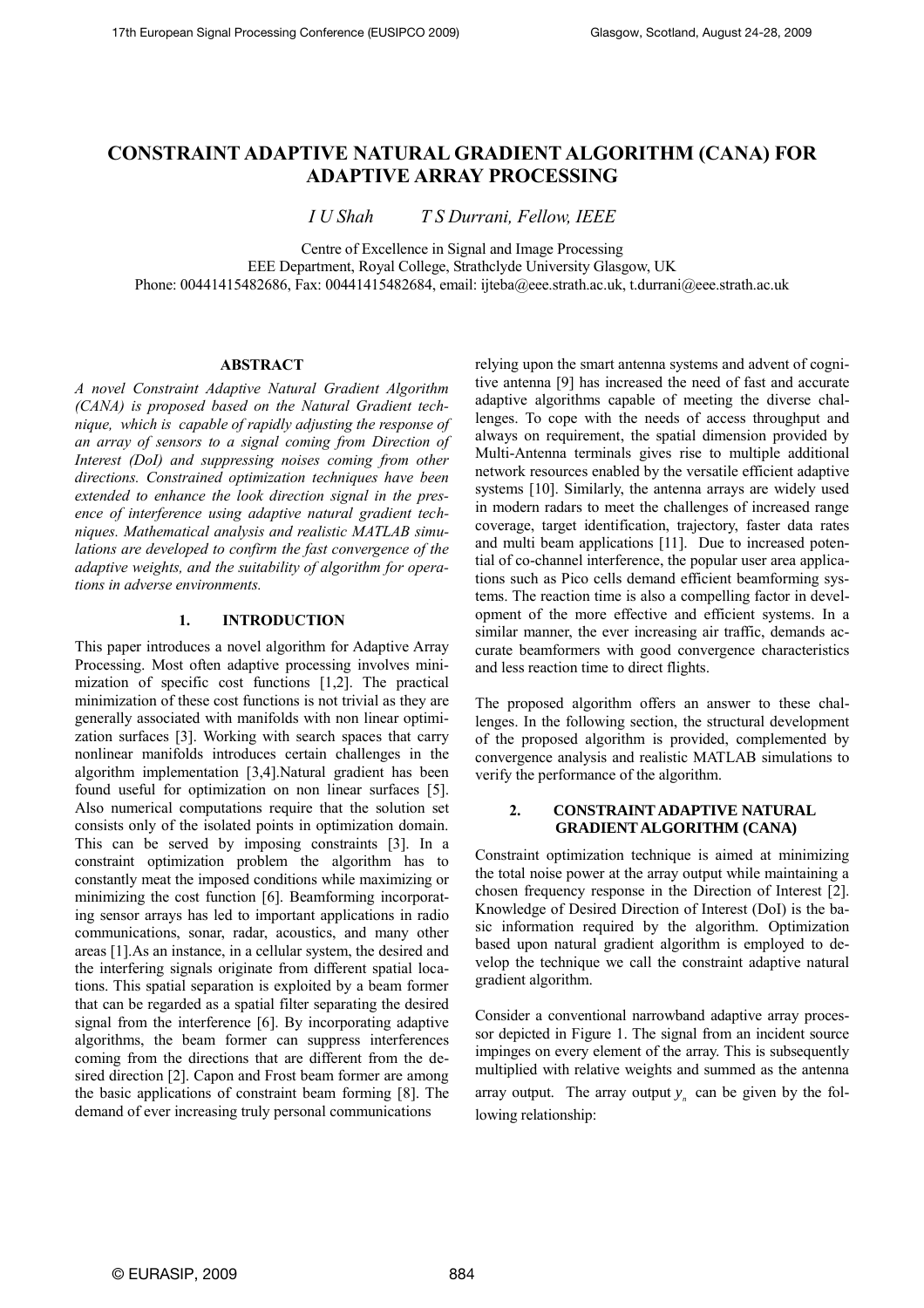Incident Signal



**Figure 1:** Generic adaptive array processing scheme

$$
y_n = \mathbf{w}_n^T \mathbf{x}_n \tag{1}
$$

with  $\mathbf{W}_n = \begin{bmatrix} w_1 w_2 w_3 \cdots w_N \end{bmatrix}^T$  (2)

and

d 
$$
\mathbf{X}_n = [x_1 x_2 x_3 \cdots x_N]^T
$$
 (3)

Where  $w$  is the complex weight vector and  $x$  is the incoming data vector. To solve the constrained optimisation problem, we have to minimize the average output  $E[y_n^2]$  with look direction constraint. The look direction constraint can be formulated as in [2]

$$
\mathbf{c}^T \mathbf{w}_n = \mathbf{f} \tag{4}
$$

Where  $\bf{c}$  is the constraint vector and  $\bf{f}$  the look direction constraint. For a single look direction constraint, **f** takes the scalar value of 1. From equation (1) and (4) the cost problem can be formulated as

$$
J_{(\mathbf{w})} = \text{Minimize } \mathbf{E} \Big[ \mathbf{w}_n^T \mathbf{x}_n \mathbf{x}_n^T \mathbf{w}_n \Big] \qquad (5)
$$

Subject to the constraint given in equation (4). By using Lagrangian method the constraint cost function can then be defined as

$$
J_{c(\mathbf{w})} = \mathbf{w}_n^T \mathbf{R}_n \mathbf{w}_n + \lambda (\mathbf{c} \mathbf{w}_n^T - 1)
$$
 (6)

Where  $\bf{R}$  is the correlation matrix of the input data vector **x** and λ is the Lagrange multiplier. Minimizing of the cost function is to set its gradient equal to zero. Amari et al. proposed that the natural gradient of a cost function J can be written as in [5].

$$
\tilde{\nabla} J_{(w)} = \mathbf{G}^{-1} \nabla J_{(w)} \tag{7}
$$

Where  $\nabla J_w$  and **G** are the conventional gradient of the cost function and the Riemannian metric respectively. The conventional gradient for the constraint problem under discussion is described in [2] and is given by

$$
\nabla J_{c(\mathbf{w})} = \mathbf{R}_n \mathbf{w}_n + \lambda \mathbf{c}
$$
 (8)

While formulating a natural gradient algorithm on abstract Riemannian space the first and the foremost challenge is the calculation of Riemannian metric tensor. This metric tensor is basically the continuous dot product on the tangent space to the abstract Riemannian surface under observation and carries the curvature information of the surface to be optimized. For flat surfaces and optimization spaces this metric **G=I**, the identity matrix. From equation (6) the constraint cost function can be derived as follows.

$$
J_{c(\mathbf{w})} = J_{(\mathbf{w})} + \lambda (\mathbf{c}^T \mathbf{w} - 1)
$$
 (9)

$$
J_{c(\mathbf{w}+\Delta\mathbf{w})} = J_{c(\mathbf{w})} + \Delta J_{c(\mathbf{w})}
$$
(10)

Where  $J_{c(w)}$  is the constraint cost function, as defined in equation (6). The natural gradient is related to the **L<sup>2</sup>** norm of the increment in the weight values, hence

$$
J_{c(\mathbf{w}+\Delta\mathbf{w})} = J_{c(\mathbf{w})} + \varepsilon \left\| \Delta\mathbf{w} \right\|^2 \tag{11}
$$

But  $J_{c(\mathbf{w}+\Delta\mathbf{w})} = J_{c(\mathbf{w})} + \mathcal{E} \|\Delta\mathbf{w}\|$  (11)<br>  $J_{c(\mathbf{w}+\Delta\mathbf{w})} = J_{(\mathbf{w}+\Delta\mathbf{w})} + \lambda [\mathbf{c}^T (\mathbf{w}+\Delta\mathbf{w}) - 1]$  (12) Therefore equation (10) transforms to

Let 
$$
J_{c(w+\Delta w)} = J_{(w+\Delta w)} + J_c(c(w+\Delta w) + J_1)
$$
 (12)

\nTherefore equation (10) transforms to

\n
$$
J_{(w+\Delta w)} + \lambda [c^T (w + \Delta w) - 1] = J_{(w)} + \lambda (c^T w - 1) + \Delta J_{(w)}
$$
\n(13)

This implies that

or

plies that  

$$
J_{(w+\Delta w)} + \lambda [\mathbf{c}^T \Delta \mathbf{w}] = J_{(w)} + \Delta J_{c(w)}
$$
(14)

Since we have set 
$$
\Delta J_{c(w)} = \varepsilon ||\Delta \mathbf{w}||^2
$$
 then  
\n
$$
J_{(w+\Delta w)} - J_{(w)} + \lambda (\mathbf{c}^T \Delta \mathbf{w}) = \Delta J_{c(w)} = \varepsilon ||\Delta \mathbf{w}||^2
$$
 (15)

$$
\Delta J_{(w)} + \lambda c^{T} (\Delta w) = \varepsilon (\Delta w)^{T} G(\Delta w)
$$
 (16)

Where *ε*, an arbitrary small number, can be absorbed in the step size  $\mu$ . From equation (16) we deduce that

$$
\frac{\Delta J_{\text{(w)}}}{\Delta \mathbf{w}} = -\lambda \mathbf{c} + \mathbf{G} \Delta \mathbf{w} \tag{17}
$$

This implies that

$$
\Delta \mathbf{w} = \mathbf{G}^{-1} \left( \frac{\Delta J_{(\mathbf{w})}}{\Delta \mathbf{w}} \right) + \lambda \mathbf{G}^{-1} \mathbf{c}
$$
 (18)

From Eq. (18), the iterative weight update equation can be established as

$$
\mathbf{W}_{n+1} = \mathbf{W}_n + \mu \Delta \mathbf{W}_n \tag{19}
$$

Using update rule formulated equation in (19) and employing the mathematical operations (given in the Appendix) we lead to following novel Constraint Adaptive Natural Gradient Algorithm (CANA) for adaptive array processing.

$$
\mathbf{w}_{n+1} = \mathbf{P}[\mathbf{w}_n + \mu \mathbf{G}^{-1}(\frac{\Delta J_{(\mathbf{w})}}{\Delta \mathbf{w}_n}))] + \mathbf{k}
$$
\n
$$
\mathbf{P} = [\mathbf{I} - \frac{\mathbf{G}^{-1} \mathbf{c} \mathbf{c}^T}{\sigma^T \mathbf{G}^{-1} \mathbf{c}^T}]
$$
\n(20)

 $\left[\mathbf{I} - \frac{\mathbf{C}}{c^T \mathbf{C}^{-1} \mathbf{c}}\right]$ 

 $\mathbf{c}^{\scriptscriptstyle T}\mathbf{G}^{-\scriptscriptstyle 1}\mathbf{c}$ 

1  $T \cap \mathsf{I}$  $\overline{\phantom{0}}$  $\mathbf{k} = \frac{\mathbf{G}^{-1}\mathbf{c}}{e^T\mathbf{C}^{-1}}$ 

*T*

 $P = [I$ 

where

and

 $\mathbf{c}^T\mathbf{G}^{-1}\mathbf{c}$ The idempotent property of matrix **P** as given in appendix, confirms the suitability of matrix **P** to be the true projection operator for our proposed Constraint Adaptive Natural Gradient Algorithm (CANA). Note that the Riemannian metrics should not be confused with linear metrics. A metric is an abstraction of the notion of distance, whereas a Riemannian metric is an inner product on continuous tangent spaces. However a Riemannian metric induces a distance, the Riemannian distance [4, 5].The Riemannian metric for this type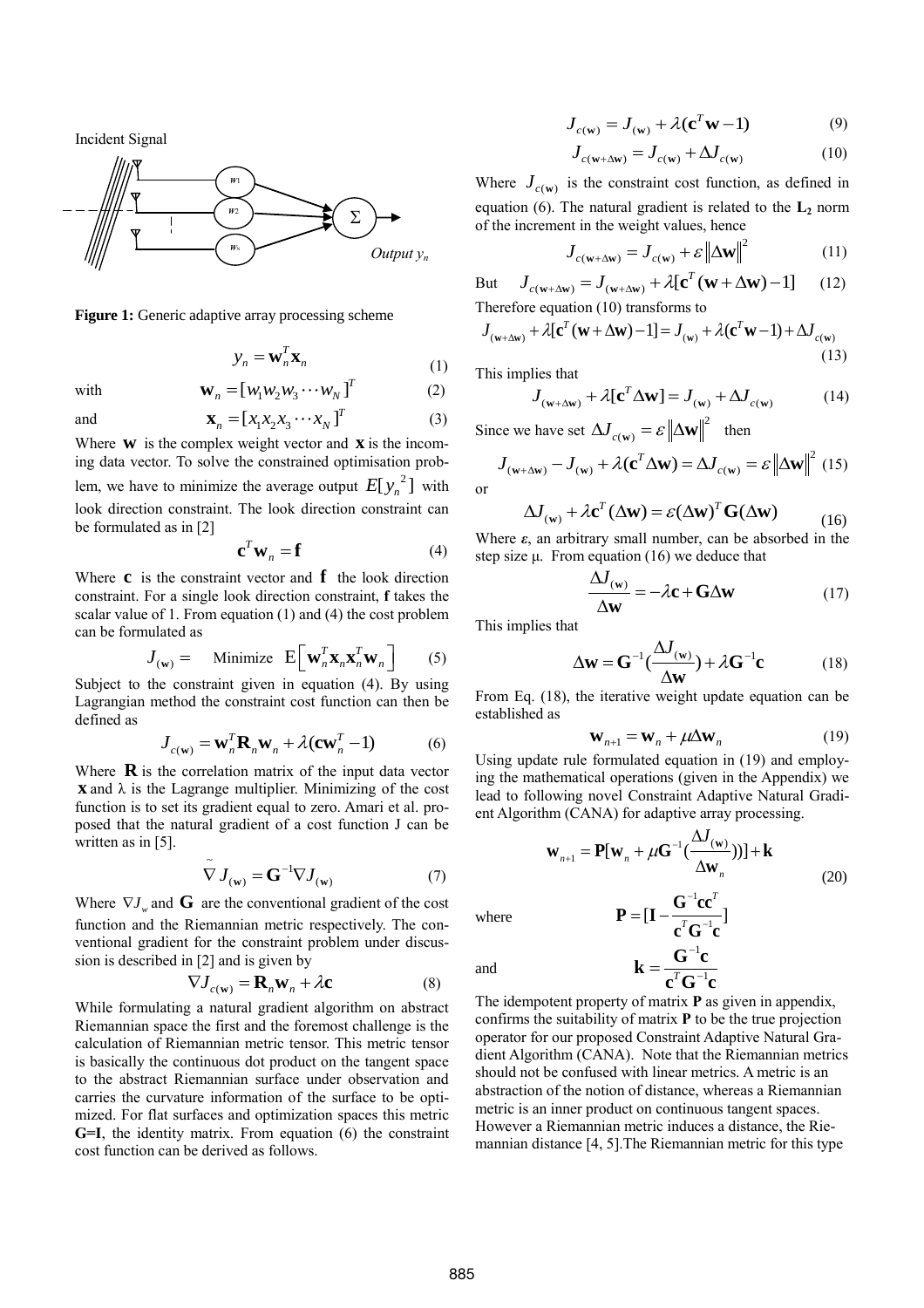

**Figure 2:** Comparison of convergence characteristics between CANA and conventional gradient based algorithm

of cost function has been proposed in literature [5]. But for our computations, we have slightly modified the metric to introduce the regularisation parameter ν. Thus we use the metric

$$
\mathbf{G} = [\nu \mathbf{I} + (1 - \nu)\mathbf{w}_n \mathbf{w}_n^T] \tag{21}
$$

The functionality of *ν* is to improve the rank deficiency of the metric, due to the generic structure of  $W_n W_n^T$ . Equation (7) reduces to conventional beamformer for **G=I**. Note that according to Woodbury Identity, inverse of **G** does not neces-

sitate matrix inversion and it is given as  
\n
$$
\mathbf{G}^{-1} = [\mathbf{I} - {}^{V\mathbf{W}}_{n} \mathbf{W}_{n}^{T}] + {}^{V\mathbf{W}}_{n} {}^{T} \mathbf{W}_{n}]
$$
\n(22)

This implies that computing inverse of **G** requires  $O(n^2)$  to compute  $\mathbf{w}_n \mathbf{w}_n^T$  at each stage. Thus while the implementation of equation (20) is computationally expensive the convergence performance and accuracy, which far exceeds the performance of the conventional beamformer , makes the proposed algorithm very attractive in terms of implementations.

#### **3. CONVERGENCE ANALYSIS**

On the basis of equation (20) we can define a bias vector as follows

$$
\mathbf{e}_{n+1} = \mathbf{W}_{n+1} - \mathbf{W}^o \tag{23}
$$

Where  $\mathbf{w}^o$  is optimum weight vector as given by Frost [2] in his famous solution for Linearly Constrained Adaptive Array Processing. From the equation (23) we can deduce that

$$
\mathbf{W}_n = \mathbf{e}_n + \mathbf{W}^o \tag{24}
$$

For the particular cost function of (6), the equation (17) can be written as

as  
\n
$$
\mathbf{w}_{n+1} = \mathbf{P}[\mathbf{I} + \mu \mathbf{G}^{-1} \mathbf{R}] \mathbf{w}_n + \mathbf{k}
$$
\n(25)

The steady state solution of equation (25) after the gradient part has vanished, corresponds to

$$
\mathbf{k} = [\mathbf{I} - \mathbf{P}] \mathbf{w}^o \tag{26}
$$

From equations (23-26)



**Figure 3:** CANA and CLMS Array responses to look direction of 30° signal. Note nulls in two interfering directions of 15<sup>o</sup> and 75<sup>o</sup>. Sensor Noise Power= 10 Interference Power = look direction Signal Power=1



**Figure 4:** CANA Array response to look direction of  $30^\circ$ with 6 interferers at  $0^\circ$ ,  $15^\circ$ ,  $55^\circ$ ,  $70^\circ$ ,  $235^\circ$  and  $330^\circ$ 

For optimal solution the gradient term must be zero. Therefore,

$$
\mathbf{P}\mathbf{G}^{-1}\mathbf{R}\mathbf{w}^o = 0\tag{28}
$$

Therefore equation (24) reduces to

$$
\mathbf{e}_{n+1} = \mathbf{P}[\mathbf{I} + \mu \mathbf{G}^{-1} \mathbf{R}] \mathbf{e}_n
$$
 (29)

The idempotent property of projection matrix allows us to manipulate equation (29) by pre-multiplying it by **P**. We get

the same left hand side of equation (29), which means that  
\n
$$
\mathbf{P} \mathbf{e}_n = \mathbf{e}_n \& \mathbf{G}^{-1} \mathbf{R} \mathbf{e}_n = \mathbf{G}^{-1} \mathbf{R} \mathbf{P} \mathbf{e}_n
$$

With these realizations we can write equation (29) as 1  $\mathbf{e}_{n+1} = \mathbf{P}[\mathbf{I} + \mu \mathbf{P} \mathbf{G}^{-1} \mathbf{R} \mathbf{P}] \mathbf{e}_n$  or

$$
\mathbf{e}_{n+1} = \left[\mathbf{I} + \mu \mathbf{P} \mathbf{G}^{-1} \mathbf{R} \mathbf{P}\right]^{n+1} \mathbf{e}_o \tag{30}
$$

Where  $\mathbf{e}_o$  is the initial value. Therefore the convergence condition is given by

$$
-\frac{1}{\lambda} \le \mu \le 0 \tag{31}
$$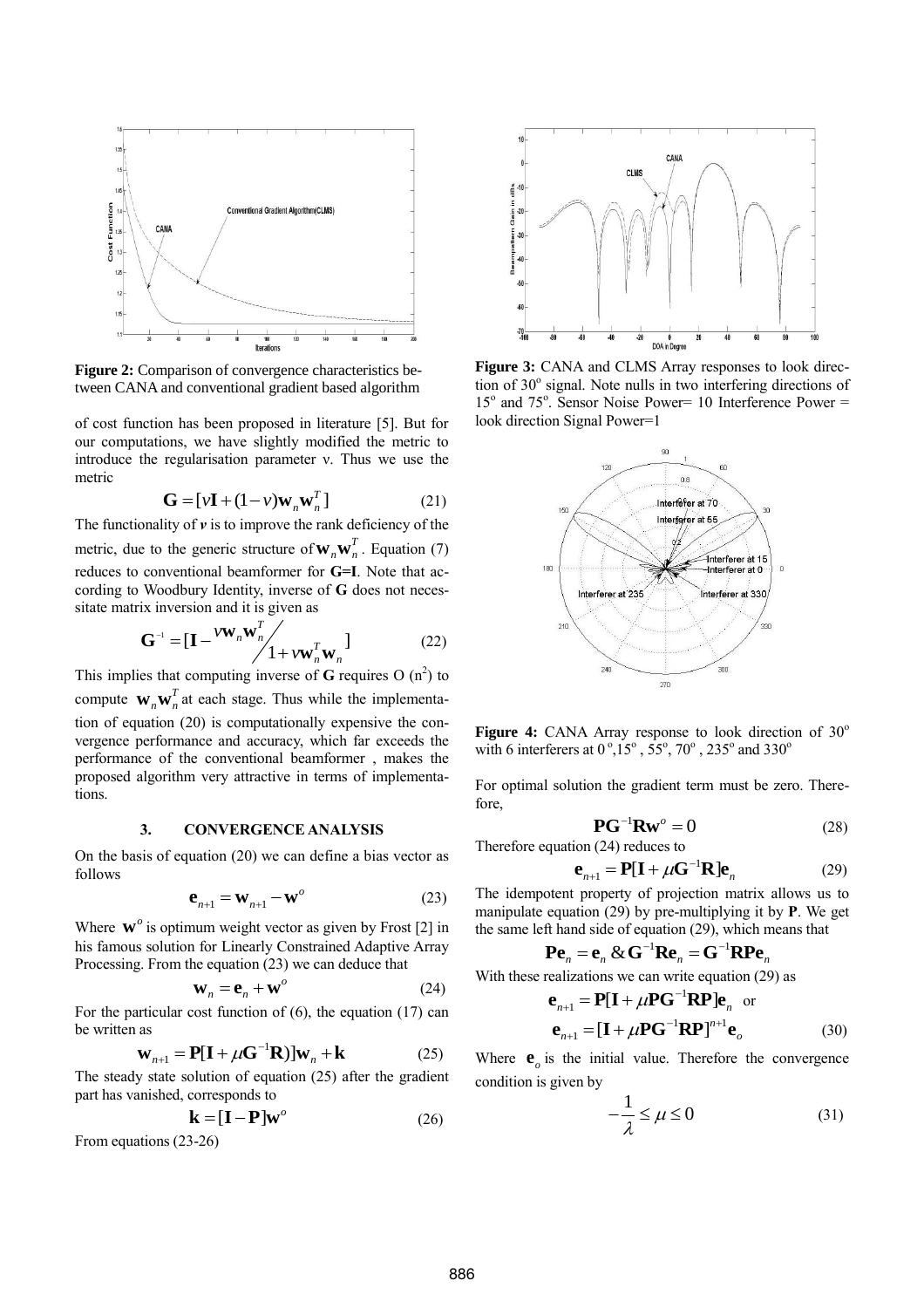

**Figure 5:** Comparison of weights calculated by Natural and conventional gradient based algorithms

In equation (31)  $\lambda_{\text{max}}$  is the largest Eigen value of the Square matrix  $\mathbf{P} \mathbf{G}^{-1} \mathbf{R} \mathbf{P}$ . It may be noted that the trace  $[\mathbf{P}\mathbf{G}^{-1}\mathbf{R}\mathbf{P}] \succ M \lambda_{\text{max}}$  where M is the dimension of ma-

trix  $\mathbf{P} \mathbf{G}^{-1} \mathbf{R} \mathbf{P}$ . In this scenario a suitable choice can be

$$
-\frac{M}{Trace[\mathbf{P}\mathbf{G}^{-1}\mathbf{R}\mathbf{P}]} \le \mu \le 0
$$
 (32)

#### **4. SIMULATIONS**

An 8 element uniformly spaced antenna array was simulated with CANA. The iterative constraint adaptive algorithm using conventional gradient (CLMS) was also simulated for comparison. We chose the convergence step size  $\mu$ =0.01 and regularization parameter *ν* =0.09. Input correlation matrix was taken to be of Toeplitz structure. Figure 2 shows the convergence of the cost function to the optimum value for this particular case. The Constraint natural gradient attains the optimum value very rapidly, and converges in about forty steps, while the conventional gradient based constraint optimization commonly known as Constrained LMS (CLMS) takes more than 200 steps to converge to the optimum value. Figure 3 describes CANA and CLMS array responses to look direction (30°) signal. Note that CANA has deeper nulls in two interfering directions of 15° and 75°. The natural nulls of CANA and side lobe structure is better than the CLMS by at least 7dB. Figure 4 depicts the hostile environment of 6 interfering sources managed by CANA by providing nulls in the direction of interferers. Figure 5 is a comparison between the array weights for each eight sensors calculated by CANA and CLMS algorithms in steady state. The CANA weights for each of the sensor are exactly in agreement with the optimal weights obtained as the Wiener solution, while CLMS weights for each sensor vary widely. Along with quick convergence to the optimum values, it's a representation of how accurate is the proposed algorithm (CANA). The accuracy of CANA up to the three decimal places is phenomenal depiction of exactitude and correctness. Figure 6 shows interesting relationship between



**Figure 6:** Relation between rate of convergence and regularisation parameter *ν*

convergence rate and the value of *ν* .The optimum value for this particular set of simulations was found to be 0.09 resulting in the algorithm converging to the optimum value in very few iterations. As we increase the value *ν*, the algorithm takes a longer time to converge to the optimum value. At  $v = 1$  the value of **G** reduces to Identity matrix and the algorithm becomes the constrained LMS (CLMS) solution. Interestingly values of *ν* less than 0.09 are out of bound for this particular case as the system becomes unstable for lower values. Figure 7 depicts the relationship between values of *ν* and the step size μ, obtained by using equation (32)*.* Interpretation of this relationship is significant for the performance of CANA. The figure gives an account of limitation of choice of step size and its relationship to the particular regularization parameter *ν*. In fact it puts a lower bound on the values of step size  $\mu$  as represented in the Figure 6.

# **5. CONCLUSION**

This paper has presented a novel technique for constraint adaptive algorithm based upon the natural gradient. This technique provides more uniform performance than those based upon ordinary stochastic gradients, yet is simple to implement. It may be noted that the rate of convergence of



**Figure 7** Step lengths vs. regularization parameter *ν*